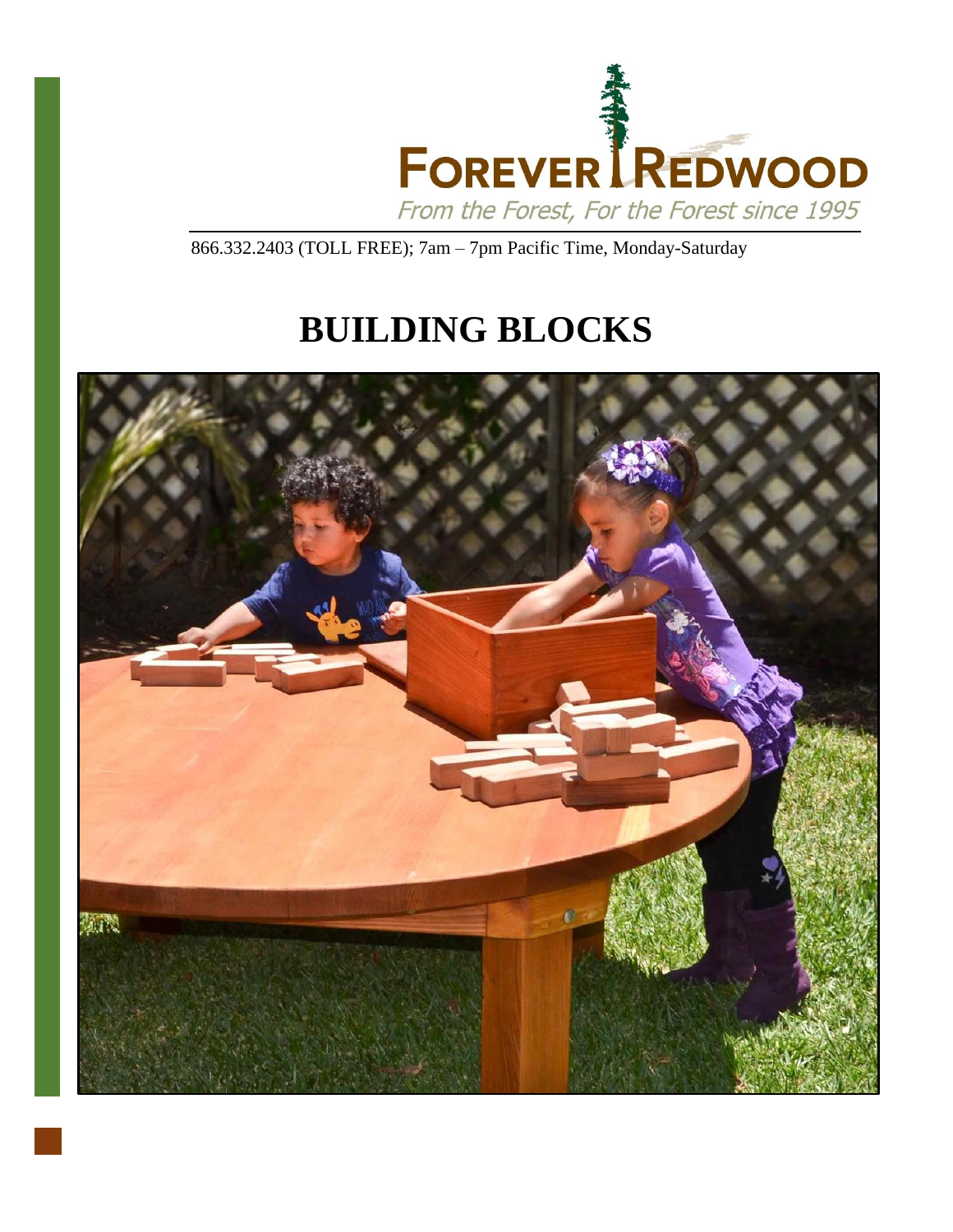# **CONTENT**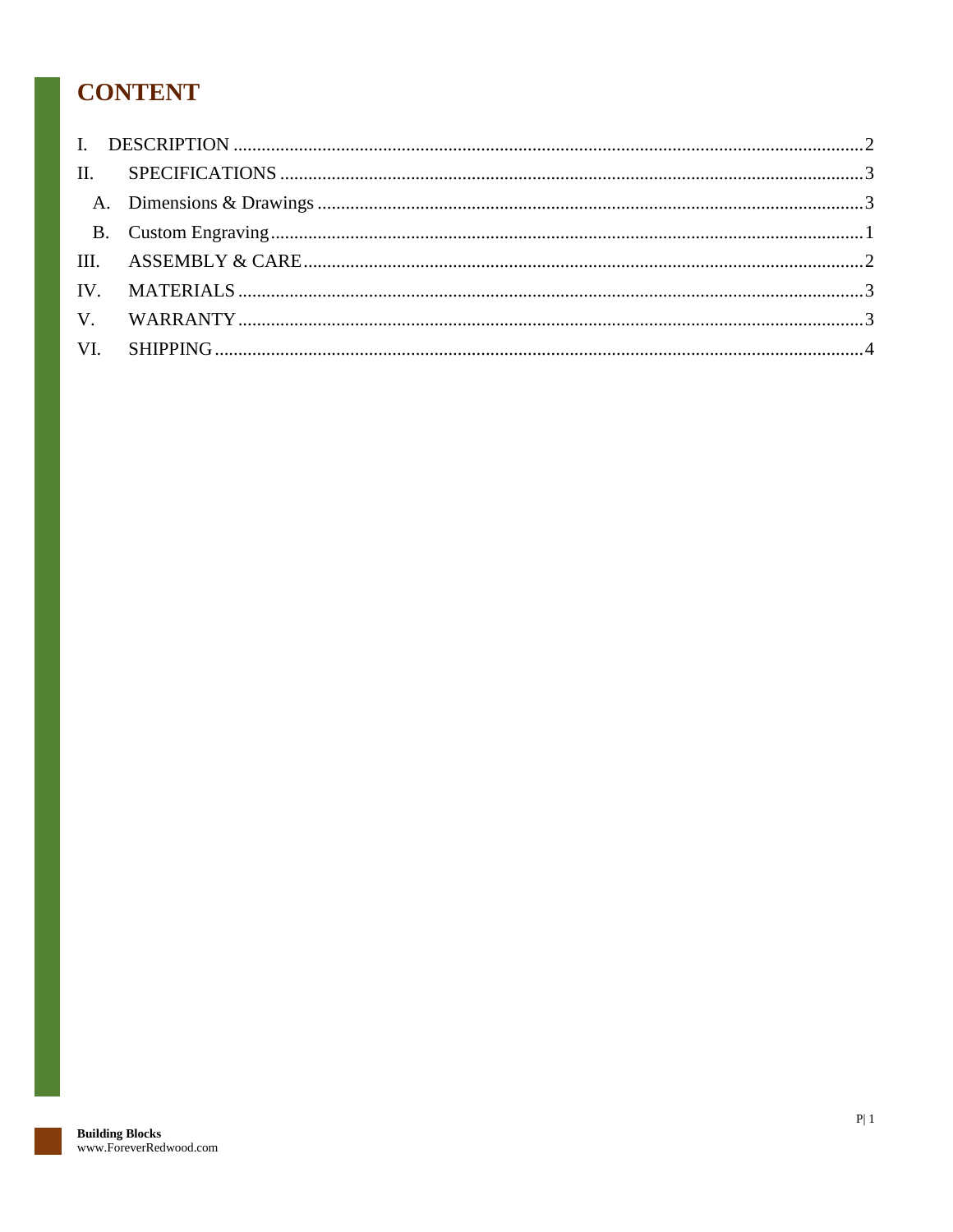# <span id="page-2-0"></span>**I. DESCRIPTION**

**Allow your kid's imagination to grow with our wooden Building Blocks. These are great for building, playing and hands on learning for kids.**

- **Purpose:** Wooden blocks are recommended by child development experts worldwide.
- **Design:** Beautiful, 100% natural finely sanded Redwood, free from harmful chemicals, dyes or paint.
- **Quality:** Unfinished, natural and hand-sanded to provide a safe, fun, low-tech toy- just like it used to be.
- **Sizes:** Available in three sizes: 36, 72 or 82 piece sets, plus an optional wooden box in which to store them (box also available separately).
- **Customize:** Choice of sealant (for box only) and box engraving available under **More Options.**
- **Assembly:** No assembly required.
- **Restoration Forestry:** Your purchase of our blocks helps us to reduce and recycle furniture scraps, while also assisting in our efforts to preserve and restore great Redwood forests.

*"The restoration work (by Forever Redwood) is impressive and thorough; in particular, the way the tree planting is being done is by far the best I have seen in the Redwood region." J. Michael Fay, National Geographic Forestry Expert*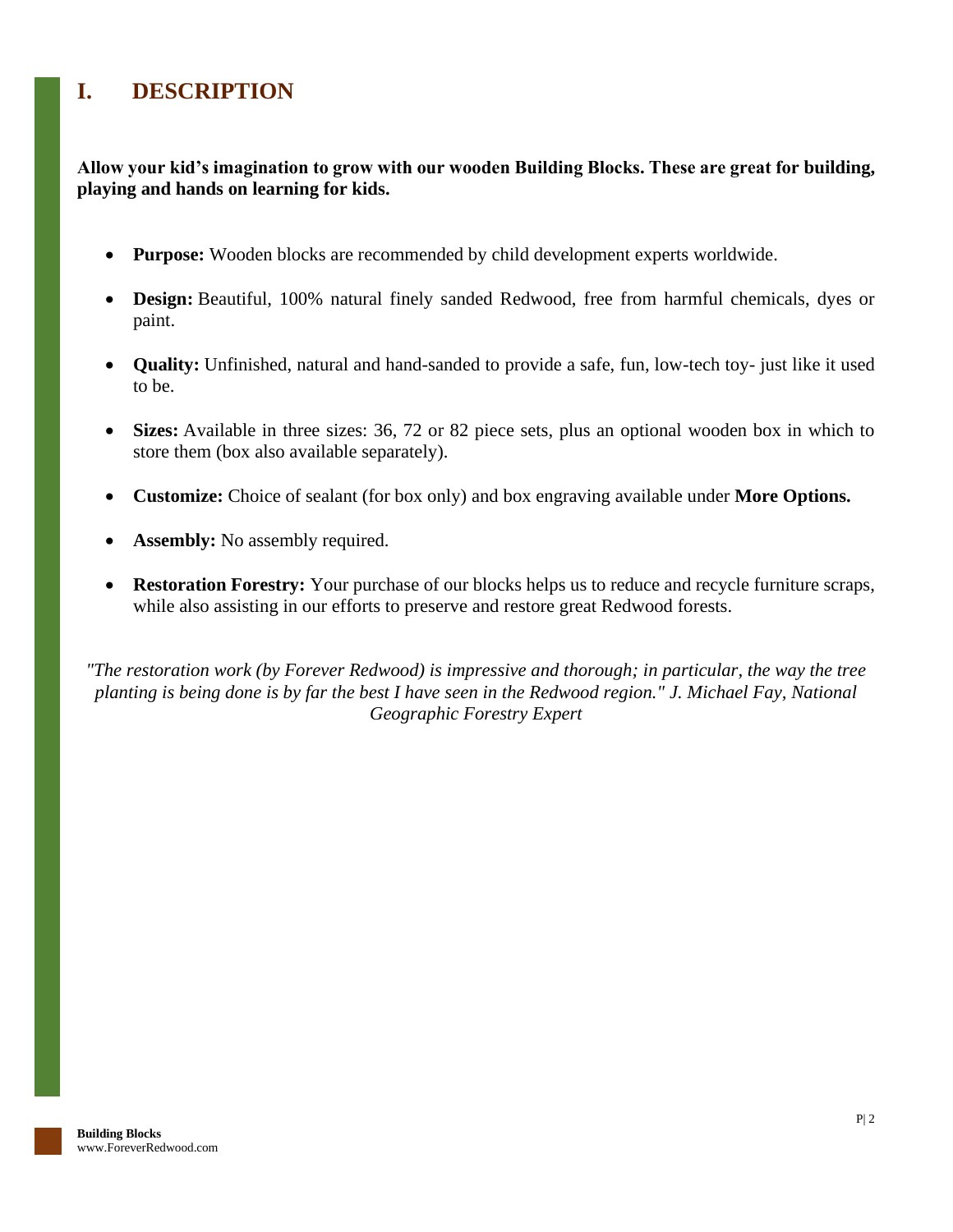# <span id="page-3-1"></span><span id="page-3-0"></span>**II. SPECIFICATIONS**

## **A. Dimensions & Drawings**

### **Building Block Sets Dimensions**

- All sets only contain blocks that are  $1 \frac{1}{2}$ " x  $1 \frac{1}{2}$ " square or larger to eliminate choking hazard for smaller children.
- Each set of building blocks can be purchased with a wooden box and lid or without. The boxes can be engraved for a small charge (see Engraving Option).

### **36-Piece Kid's Building Block Set**



36 blocks in a mix of Old-Growth, Mature, Redwood and Douglas-fir. Can be purchased with a 12"L x 10.5"W x 5.25"H box with a lid for storing them. Block sizes and quantity:

- $12 1$   $1/2$ " x  $1$   $1/2$ " x  $1$   $1/2$ "
- $8 3$ " x 1 1/2" x 1 1/2"
- $8 4$  1/2" x 1 1/2" x 1 1/2"
- $8 6"$  x 1 1/2" x 1 1/2"

## **72-Piece Kid's Building Block Set**



72 blocks in a mix of Old-Growth, Mature, Redwood and Douglas-fir. Can be purchased with a 12"L x 10.5"W x 8.25"H box with a lid for storing them. Block sizes and quantity:

- $24 1$   $1/2$ " x  $1$   $1/2$ " x  $1$   $1/2$ "
- $16 3''$  x 1  $1/2''$  x 1  $1/2''$
- $16 4$   $1/2$ " x 1  $1/2$ " x 1  $1/2$ "
- $16 6$ " x 1  $1/2$ " x 1  $1/2$ "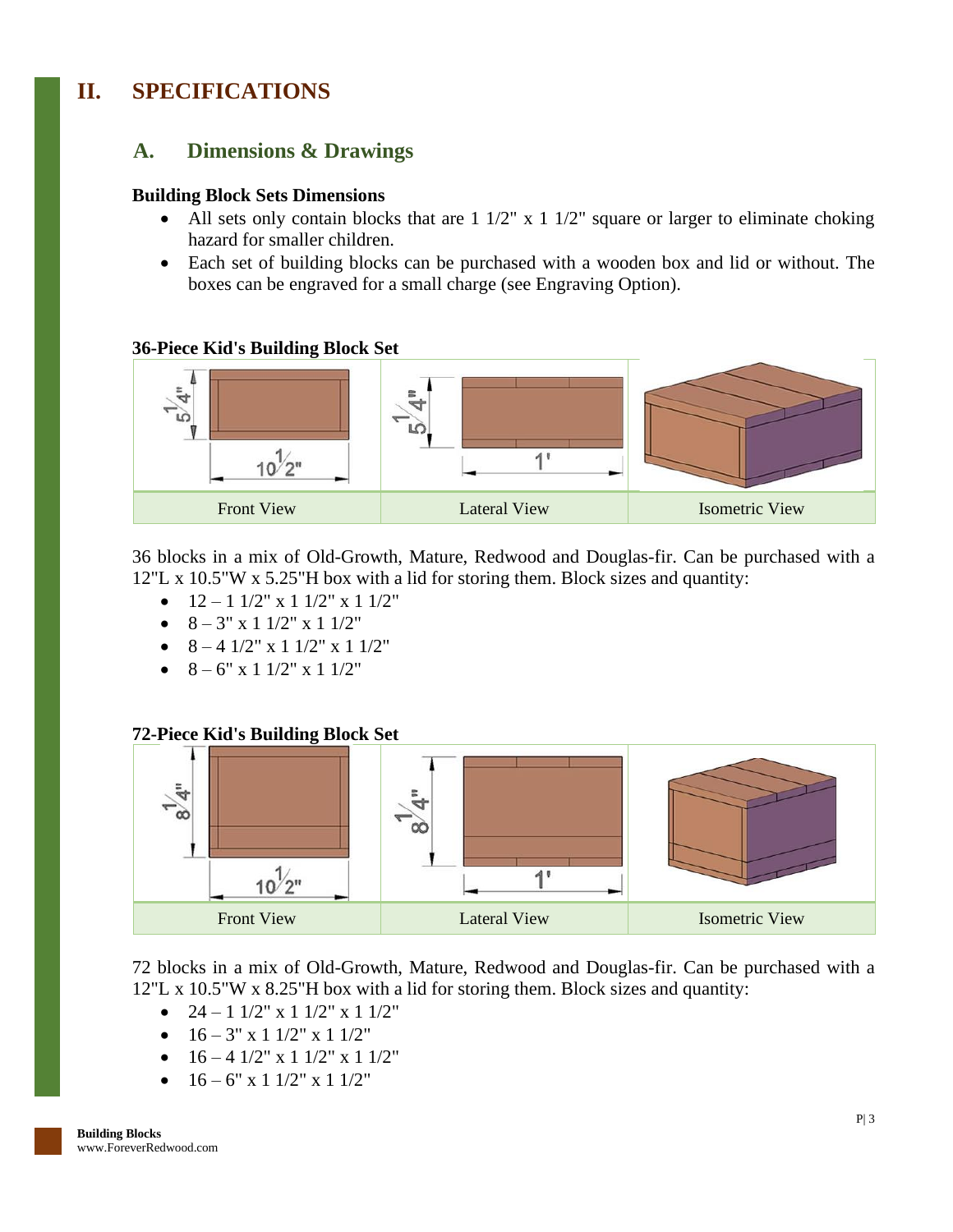## **82-Piece Kid's Building Block Set**



82 blocks in a mix of Old-Growth, Mature, Redwood and Douglas-fir. Can be purchased with a 13.5"L x 12"W x 8.25"H box with a lid for storing them. Block sizes and quantity:

- $24 1$   $1/2$ " x 1  $1/2$ " x 1  $1/2$ "
- $16 3'' \times 11/2'' \times 11/2''$
- $16 4$   $1/2$ " x 1  $1/2$ " x 1  $1/2$ "
- $16 6" \times 1 \frac{1}{2" \times 1 \frac{1}{2"}$
- $6 3'' \times 3'' \times 11/2''$
- $4 3'' \times 3'' \times 3''$

## **196-Piece Kid's Building Block Set**



196 blocks in a mix of Old-Growth, Mature, Redwood and Douglas-fir. Can be purchased with a a 15"L x 18"W x 11"H box with a lid for storing them. Block sizes and quantity:

- 24  $3/4$ " X 1  $1/2$ " X 1  $1/2$ "
- $16 \frac{3}{4}$ " X  $1 \frac{1}{2}$ " X  $4 \frac{1}{2}$ "
- $36 1 \frac{1}{2}$   $\times$   $1 \frac{1}{2}$   $\times$   $1 \frac{1}{2}$   $\times$
- $30 1 \frac{1}{2}$  X  $1 \frac{1}{2}$  X  $3$ "
- $1/2$ " X 4  $1/2$ " X 4  $1/2$ "
- $36 1 \frac{1}{2}$   $\times$   $1 \frac{1}{2}$   $\times$   $4 \frac{1}{2}$
- 24- 1  $1/2$ " X 1  $1/2$ " X 6"
- 24 1  $\frac{1}{2}$ " X 3" X 3"
- $6 4$

Each block is finely sanded by hand to 220 grit for hours of safe fun.

The building block sets are non-toxic. The blocks are left unfinished and have absolutely nothing added to the natural wood. The box that hold the blocks is finished with wax finish that is a carnauba and beeswax blend with orange oil, which is then buffed out. The product we use is called "Howard's Feed 'N Wax". It has no chemicals and no other finish is added to the box.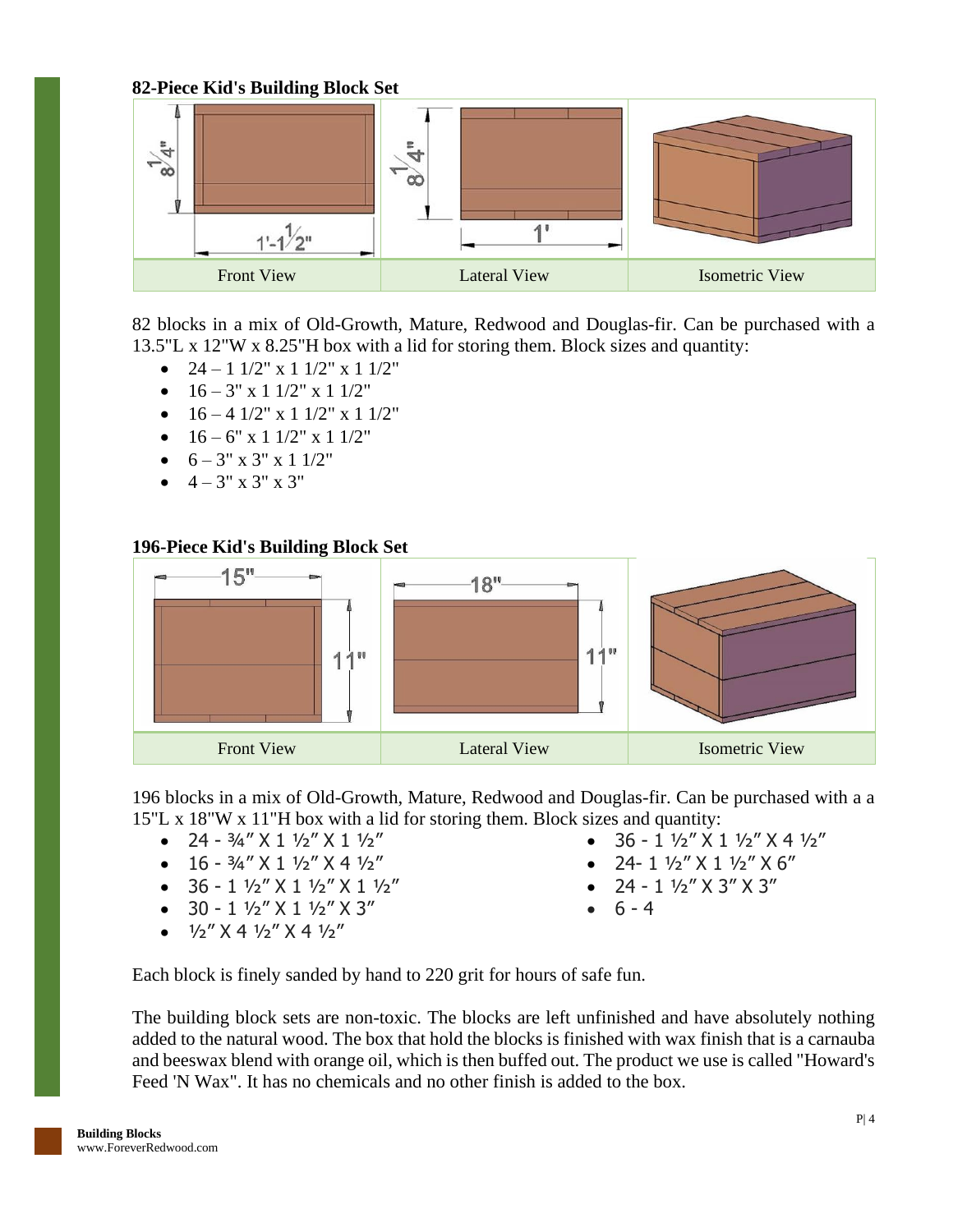## <span id="page-5-0"></span>**B. Custom Engraving**

Personalize a building block set for a special child in your life by adding an engraving to the storage box lid for an additional \$15 for up to 25 characters/spaces per line and up to 2 lines.

You can also order a set with only one size of blocks. Contact us with what size and number of blocks you'd like, and if you'd like the blocks with or without a box. We'll email you back a quote within one business day.



*Engraving*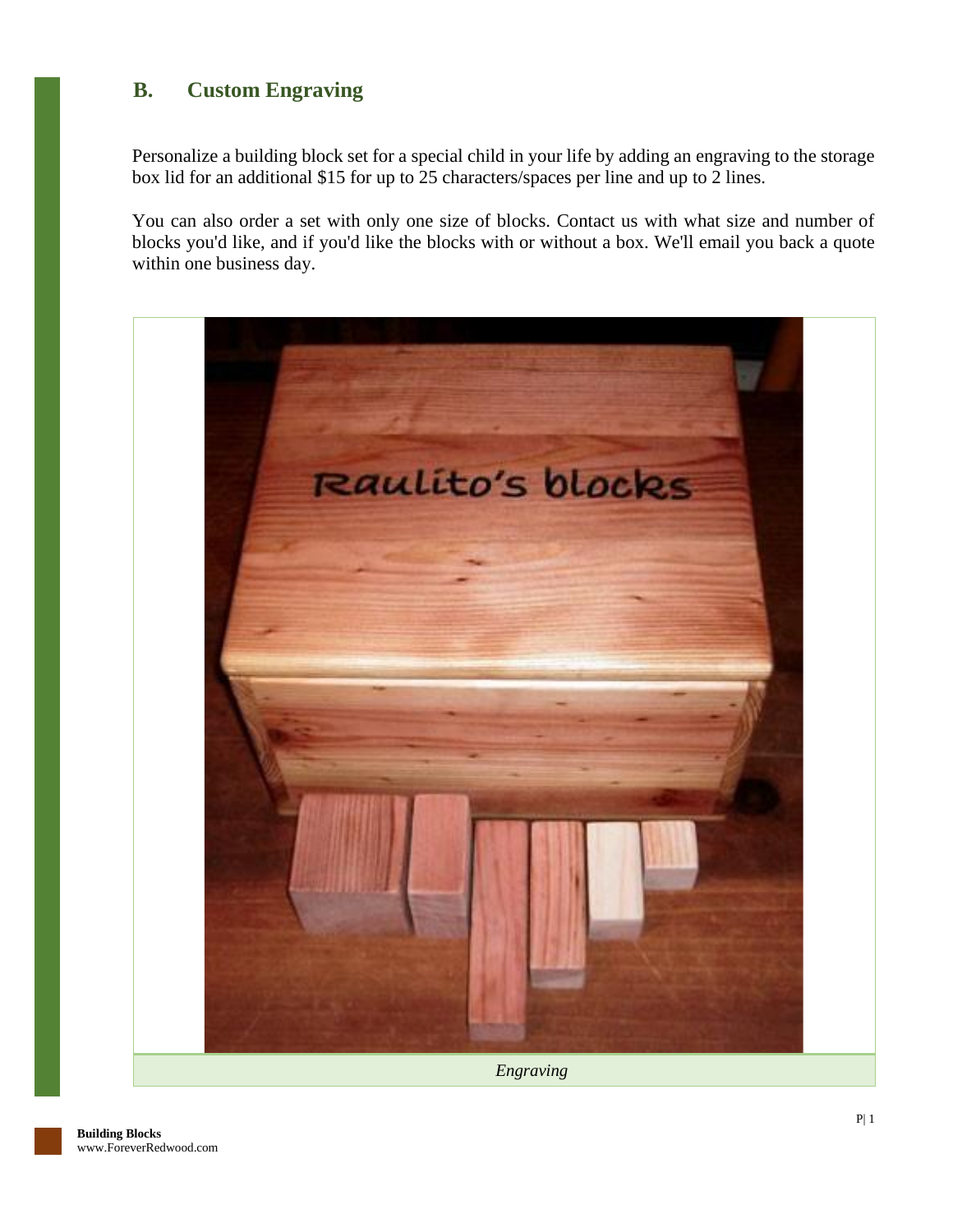# <span id="page-6-0"></span>**III. ASSEMBLY & CARE**

The **Building Block** not necessary assembled instructions. Just unpack and enjoy.

## **All You Need is a Few Tools and a Friend.**

Assembly is best done by two people and usually takes about half a day to a day, depending on size. Pergolas need a ratchet wrench, a hammer and a ladder to put them together. In some cases, you might need a drill to attach the posts into concrete. As with all our products, we preassemble pergolas in our shop to ensure everything fits together. All hardware is included and all parts are clearly labeled before it is shipped. We also include detailed step-by-step instructions.

Take a look at our assembly instructions below for specific details. If you plan to pour concrete to hold the posts, the project will require an additional half day prior to assembly. Please do the concrete pour a few days prior to assembly to allow the concrete to cure.

### **Installation Help.**

Special talent is not required to re-assemble our pergolas. But, if you would like help, [just let us know.](https://www.foreverredwood.com/information/contact) We have our own team for installations in California, Nevada and Southern Arizona and a network of local contractors we recommend for farther afield.

**Care:** Your Forever Redwood Furniture will last for decades in year-round weather without maintenance.

Depending on the wood grade you choose, even with harsh year-round outdoor conditions, you can expect your furniture to last from ten to forty years without maintenance of any kind.

Being outside year-round is rough on any woods finish. The surface absorbs UV rays, pollution, constant variations in moisture and temperature and it also oxidizes. This is why most wood just doesn't hold up and the surface color slowly changes towards a silver patina over the years. But, with Forever Redwood, you don't have to worry. The silver patina is surface deep only (less than 1/64") and is not indicative of decay. Your set will last decades and is not compromised in any way by the surface color change. For example, we keep our display items as is without refinishing to show off this natural aging (we like the patina!).

Although Forever Redwood is maintenance-free, we recommended you take a few minutes as needed to clean by either hosing down and/or brushing/dusting away accumulated debris (no soap or chemicals needed). If you'd like to keep your set looking its best for decades, please go to: [Care and Finish.](https://www.foreverredwood.com/redwood-furniture/care-finish)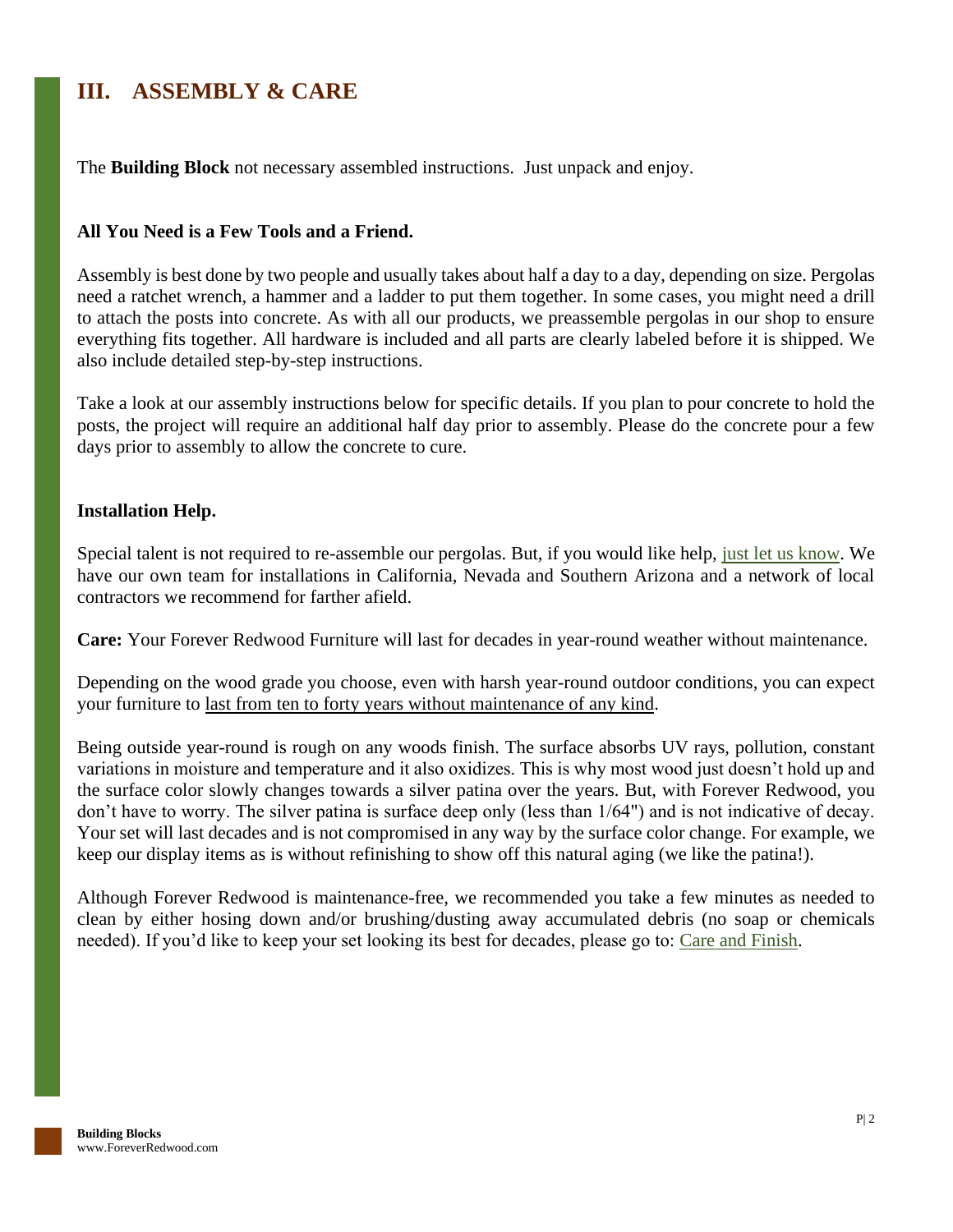# <span id="page-7-0"></span>**IV. MATERIALS**

The secret to outdoor longevity begins and ends with the wood. We use generous amounts of the most decay resistant wood available. We encourage our customers to compare photos of our items side by side with any competing product. Thickness counts. Furniture that is thin and light simply won't last in the year round weather.

To keep your furniture beautiful, we use only stainless steel hardware and the highest quality stains and sealants. We use only the Sickens brand of sealants.

Our primary customer has always been the homeowner that appreciates spending a bit more for quality that will last decades.

Our products are installed with organizations that appreciate longevity like the U.S. Forest Service, U.S. military installations, State and City parks, golf clubs and hotels.

We are favored by many landscape architects and contractors because they can count on exceptional quality and quick personal service to complete projects.

We build each item by hand. This insures your set is finely finished and carefully inspected. Old-fashioned hand building also allows us to adjust the size or design of any item to fit your needs.

Because we are a forestry company, we can offer 5 exceptional wood grades to choose from our carefully managed forests with warranties of up to 30 years against decay in any weather. [Click for more about our 5](https://www.foreverredwood.com/redwood-furniture/wood-grade/)  [wood grades.](https://www.foreverredwood.com/redwood-furniture/wood-grade/)

# <span id="page-7-1"></span>**V. WARRANTY**

Wood decay is warrantied up to 30 years depending on the wood grade. No other outdoor furniture manufacturer has warranties like this. The key is the excellent quality of our wood and the extra-thick timber designs of all our pieces.

## **Wood Grades and Decay Warranty:**

- Douglas-fir: 10 years
- Mosaic Eco-Wood: 10 years
- Redwood: 15 years
- Mature Redwood: 20 years
- Old-Growth Redwood: 30 years

Forever Redwood stands behind its products. We are committed to quickly resolving any issues that might occur. For more information please see our [Warranty](https://www.foreverredwood.com/redwood-furniture/warranty) page.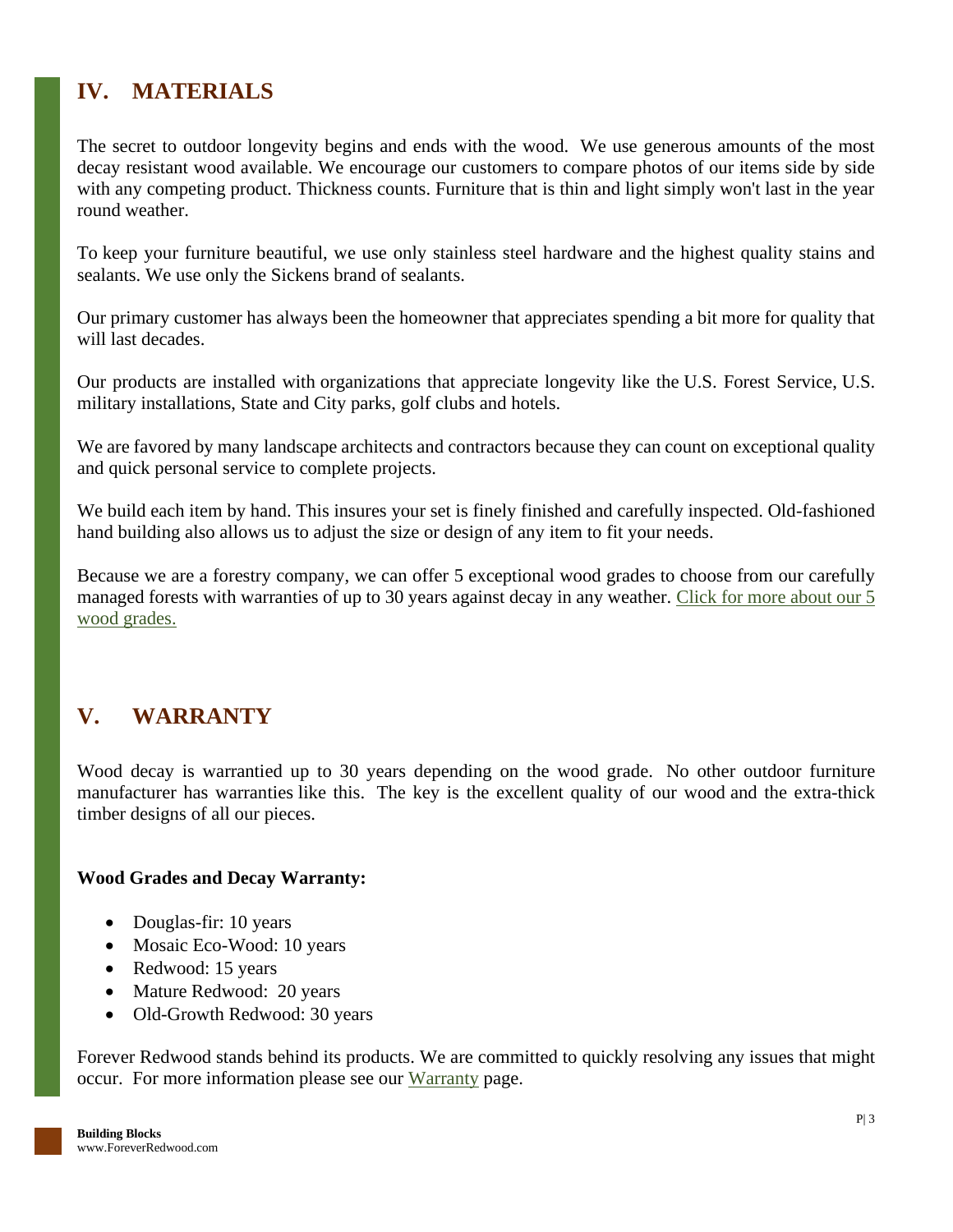# <span id="page-8-0"></span>**VI. SHIPPING**

## **We offer 4 Shipping Options in the U.S.:**

- Rush Shipping (ships in 3 weeks).
- Priority Shipping (ships in 6 weeks).
- Standard Shipping (ships in 10 weeks).
- Free Shipping in the Continental U.S. (ships in 14 weeks).

## **Notes for Orders requiring drawings or approvals:**

All Shade Structure orders (Pergolas, Pavilions, Gazebos and Arbors) require drawings to make sure all details are agreed upon prior to building and to give our customers the ability to customize their structures to meet their needs. We also sometimes make custom changes to Swings, Planters, Benches, Tables and other standard production items per customer requests. If your order has a custom detail or is a shade structure, you will receive your first drawings via email within 5 business days of receiving your completed order with a deposit.

We will go back and forth with you as needed to fine tune the design to your liking prior to building it. Once you sign off on your drawings, your timeline for shipping will begin. Please keep this in mind. If you need a Rush Order and also drawings, it is best you call in your order so that we can organize ourselves to both complete your drawings on an expedited basis and meet your shipping deadline.

**Yes, you can have free shipping plus save 3% off your order!** We carefully hand build each Forever Redwood item. When you choose a longer ship out date, you give us more time to build. This lowers our cost and we pass the savings to you. If you choose the Wait & Save Shipping option and prefer, we ship out on a specific date (up to 6 months in advance), just enter the date in the Comment Box at Checkout. If no note is included, we'll ship in 3 months.

Orders ship from San Diego, CA. Add 3 to 6 business days transit time (depending on location). We ship to any country. Canada orders ship in 6 weeks. To see Canadian shipping costs, just add item to cart.

For orders outside the U.S. or Canada, just enter your country in the shipping information section at checkout or in the shopping cart to see your freight cost. We ship outside the U.S. or Canada in 6 weeks. For all international shipments, the shipping companies handle any customs paperwork and then contact you to arrange delivery.

**Assembly Service Available Nationwide:** All orders over \$3,000. in size can choose to have Forever Redwood assemble for you. Just choose White Glove Service in the Shopping Cart or at Checkout. For more information on White Glove, please go to: [WHITE GLOVE COMPLETE ASSEMBLY SERVICE](http://www.foreverredwood.com/white-glove/)